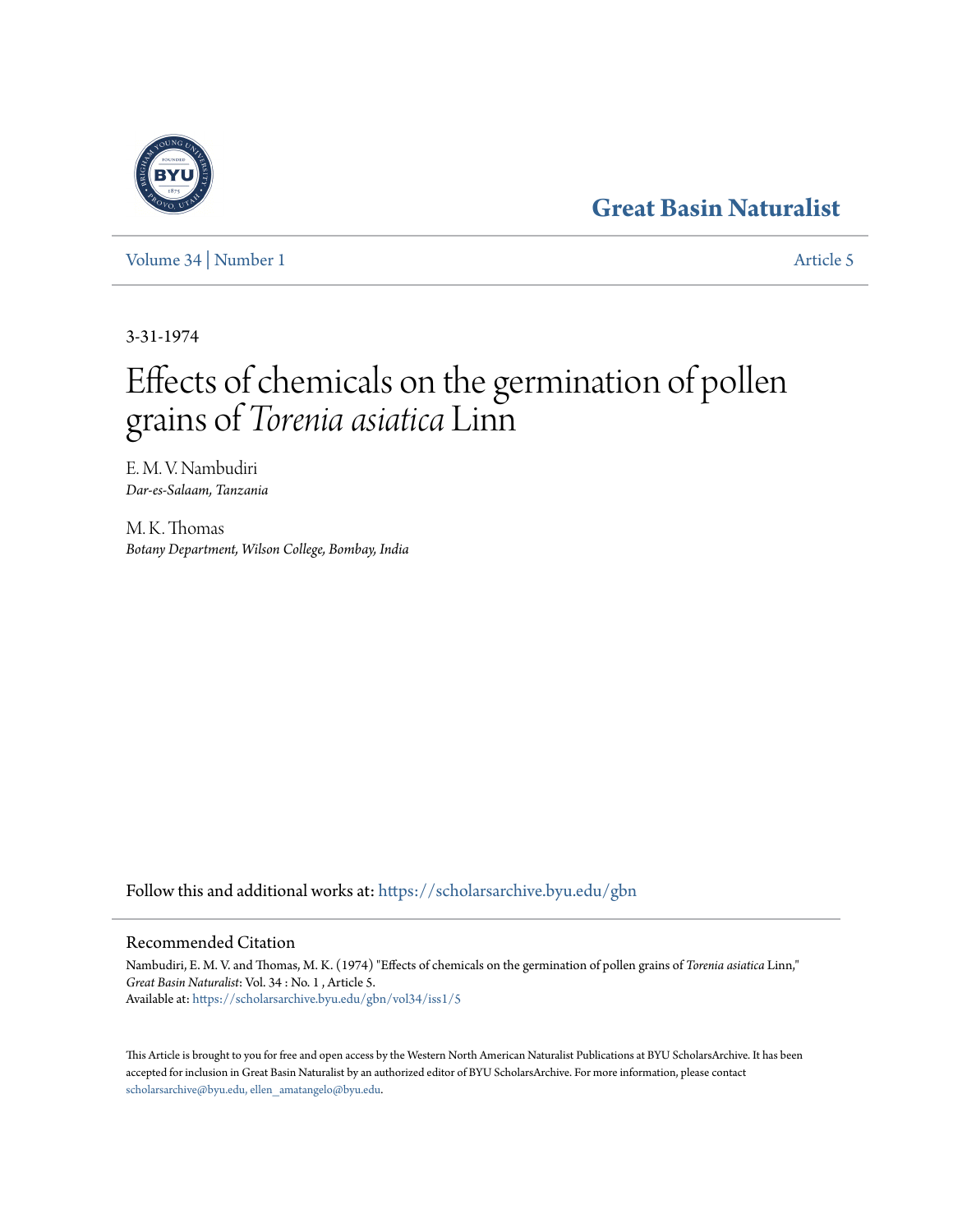#### EFFECTS OF CHEMICALS ON THE GERMINATION OF POLLEN GRAINS OF TORENIA ASIATICA LINN.

#### E. M. V. Nambudiri<sup>1</sup> and M. K. Thomas<sup>2</sup>

ABSTRACT.— Germination studies of the pollen grains of a Scrophulariaceae plant, Torenia asiatica Linn, have revealed that the maximum percentage of germination and longer tubes were attained in 15 percent sucrose solution. Among<br>the chemicals tried, calcium and boron enhanced germination. Less germination<br>occurred among grains treated with potassium or magnesium salts such as branched tubes with or without vesicles were found in chemically treated pollen grains.

Torenia asiatica Linn., <sup>a</sup> common garden plant belonging to the tribe Gratioleae of the Scrophulariaceae family is cultivated as an ornamental plant in and around Bombay, India. This small herbaceous plant produces bright violet flowers. Pollen morphology of Scrophulariaceae plants has been described by Risch (1939), Erdtman (1952), Ikuse (1952), Natarajan (1957), and others. Varghese (1968) described the morphology of pollen grains of Torenia cordifolia Roxb., along with certain other plants of this family.

Successful germination of pollen is a prerequisite for success in fertilization; therefore, many workers have studied the effect of different chemicals on the germination of pollen from various plants. Compounds of boron, calcium, potassium, and magnesium were selected for the study of their effects on the germination of the pollen of *T. asiatica*. Although the effects of these chemicals on germination of pollen grains of certain other plants have already been studied by previous workers, in this paper the authors are con cerned with the study of various concentrations (20, 40, 60, 80, and 100 ppm) of boric acid  $(H_3BO_3)$ , calcium nitrate  $(Ca[NO_3]_2^{\bullet}AH_2O)$ , potassium nitrate  $(KNO<sub>3</sub>)$  and magnesium sulphate  $(MgSO<sub>4</sub>•7H<sub>2</sub>O)$ on the germination and tube growth of T. asiatica pollen.

#### MATERIALS AND METHODS

Pollen grains used in the experiments were collected from flowers just prior to their opening to ensure that the material used was fresh and uncontaminated. Pollen grains of  $T$ .  $asiatica$  (Fig. 4b) show three colpae. Chemicals employed in the experiments were of AR-BDH. Culture media of sucrose  $(5, 10, 15,$  and 20 percent) were prepared in double-distilled water. After the sucrose concentration was standarized at 15 percent, different concentrations of four chemicals were added separately to the 15 percent sucrose solution. Concentrations of chemicals chosen were 20, 40, 60, 80, and 100 ppm. One drop of each of these solutions was then placed on a clean sterilized microslide, and pollen grains were dusted on these media. The microslides were then transferred to <sup>a</sup> moist filter chamber

<sup>&#</sup>x27;P.O. Box 21563, Dar-es-Salaam, Tanzania. -Botany Department, Wilson College, Bombay 400007, India.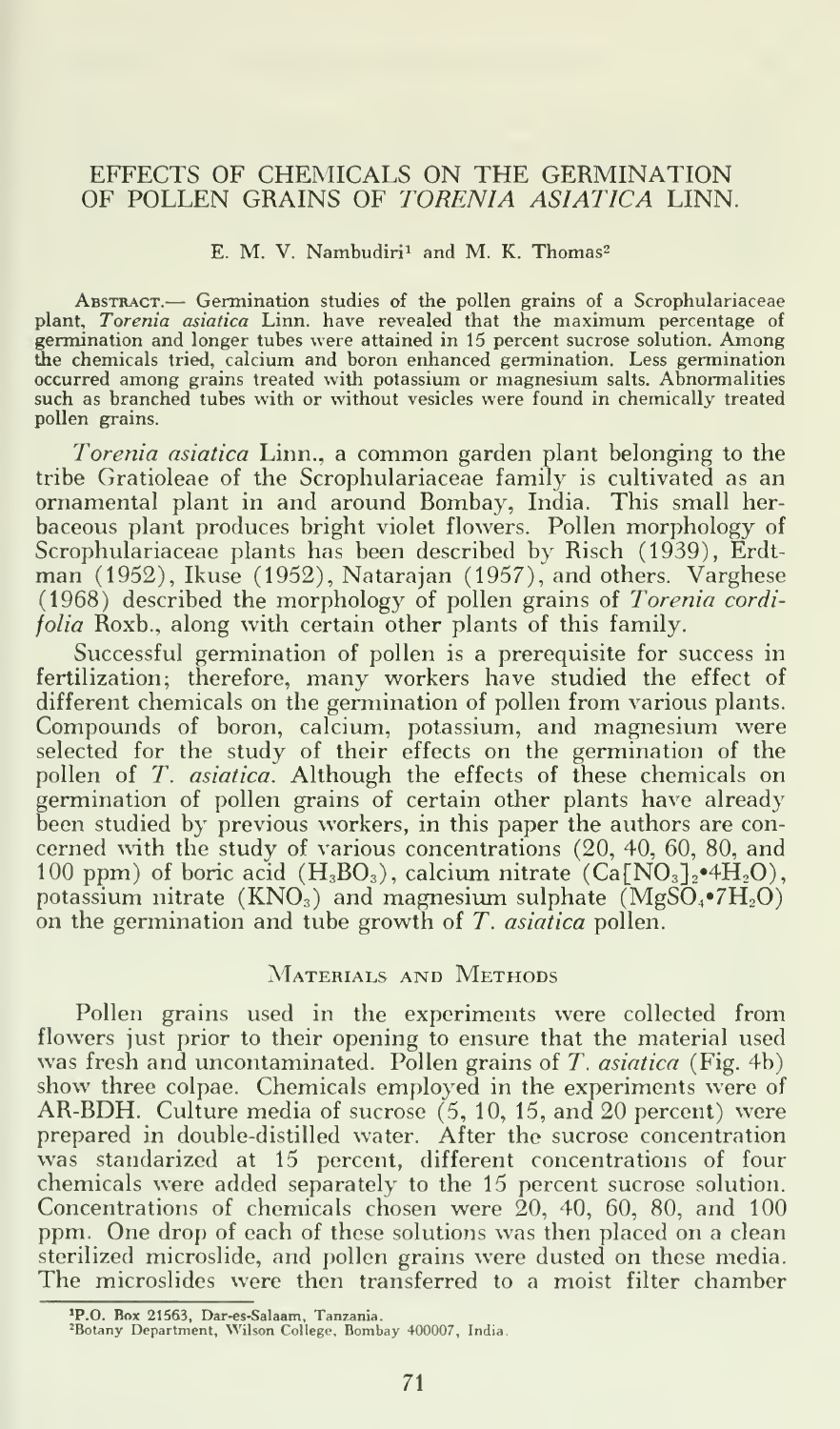where pollen grains were allowed to germinate and grow for two hours. Experiments were conducted at a pH of 6.5 and a temperature of 26 to 28 C. Percentage germination was calculated by counting 100-200 pollen grains from different fields of the microslide. Mean tube length was calculated from 50 pollen tubes selected at random. All experiments were repeated until concurrent results were available.

#### **RESULTS**

During initial experiments, it was noticed that grains did not germinate in water but readily germinated in a sugar solution. Therefore, further germination tests were carried out with different types of sugars; namely, glucose, fructose, and sucrose. Sucrose gave maximum germination percentage and higher mean tube length. Hence, for further experiments with different chemicals, sucrose was selected as the basic medium.<br>Pollen germination in sucrose medium. Pollen grains were

Pollen germination in sucrose medium. allowed to germinate in 5, 10, 15, and 20 percent sucrose solutions. The percentages of germination and tube growth in these media were recorded. Maximum germination percentage and tube growth were observed in <sup>15</sup> percent sucrose solution (Table 1, Fig. 1). A minimum percentage germination (10 percent) along with <sup>a</sup> lower mean tube length  $(222.5\mu)$  were observed in 20 percent sucrose solution. A comparatively low germination percentage and shorter tubes were also found in 5 and 10 percent sucrose solutions (Table 1). It is therefore evident that 15 percent sucrose medium can be used for further experiments with different chemicals. Another benefit in selecting this sucrose concentration is that the bursting of pollen tubes in this medium is lower than in other concentrations. Bursting of pollen tubes before attaining required lengths is undesirable since such tubes cannot effect fertilization.

Pollen germination in different chemicals. Keeping 15 percent sucrose solution as the basic medium, different concentrations of the four chemicals were prepared separately. A comparative ac count of the results obtained is given in Table 2 and in Figure 2. The major effects of different chemicals on germination are given below:

1. Boric acid (Fig. 3b). A minimum concentration of boric acid enhanced pollen germination and tube length. Eighty-nine percent

| Percentage<br>concentration<br>of sucrose | Percentage<br>germination | Mean tube length<br>in microns after<br>two hours |
|-------------------------------------------|---------------------------|---------------------------------------------------|
| 5                                         | 43                        | 290.0                                             |
| 10                                        | 55                        | 351.0                                             |
| 15                                        | 73                        | 443.5                                             |
| 20                                        |                           | 222.5                                             |

TABLE 1. Percentage germination and mean tube length of pollen grains of Torenia asiatica Linn.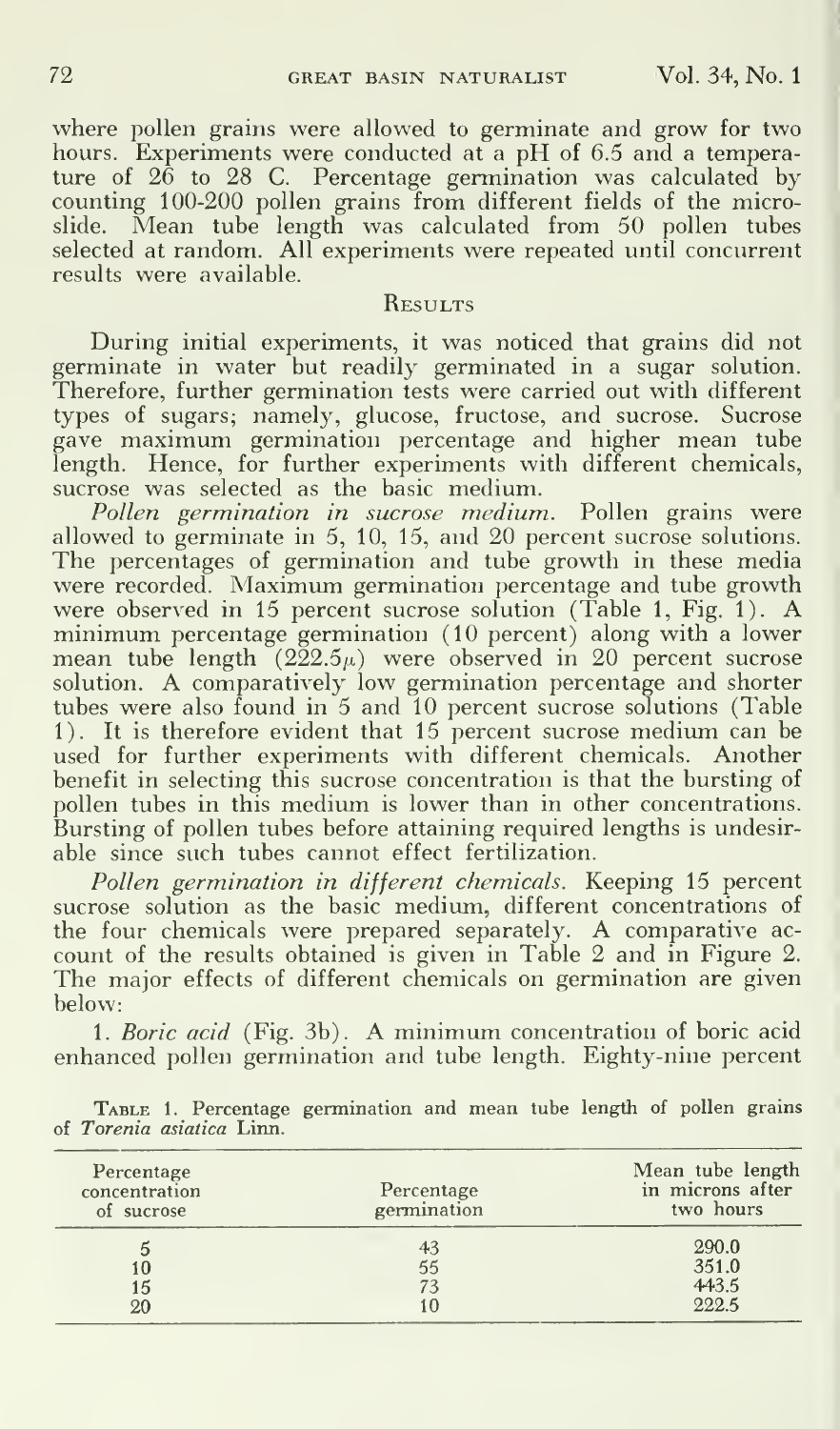

Fig. 1. Torenia asiatica. Graph showing mean tube length for pollen grains in control sucrose medium.

of the germinated pollen grains had a mean tube length of  $755\mu$  in 20 ppm of boric acid. Since the present work was confined to studying fixed concentrations of different chemicals, and not determining which concentration gave maximum tube length, the concentration of boric acid below 20 ppm was not tried. With an increase in the concentration of the chemical, percentages gradually declinedto a minimum of 70 percent germination and mean tube length to  $403\mu$ —in 100 ppm of boric acid.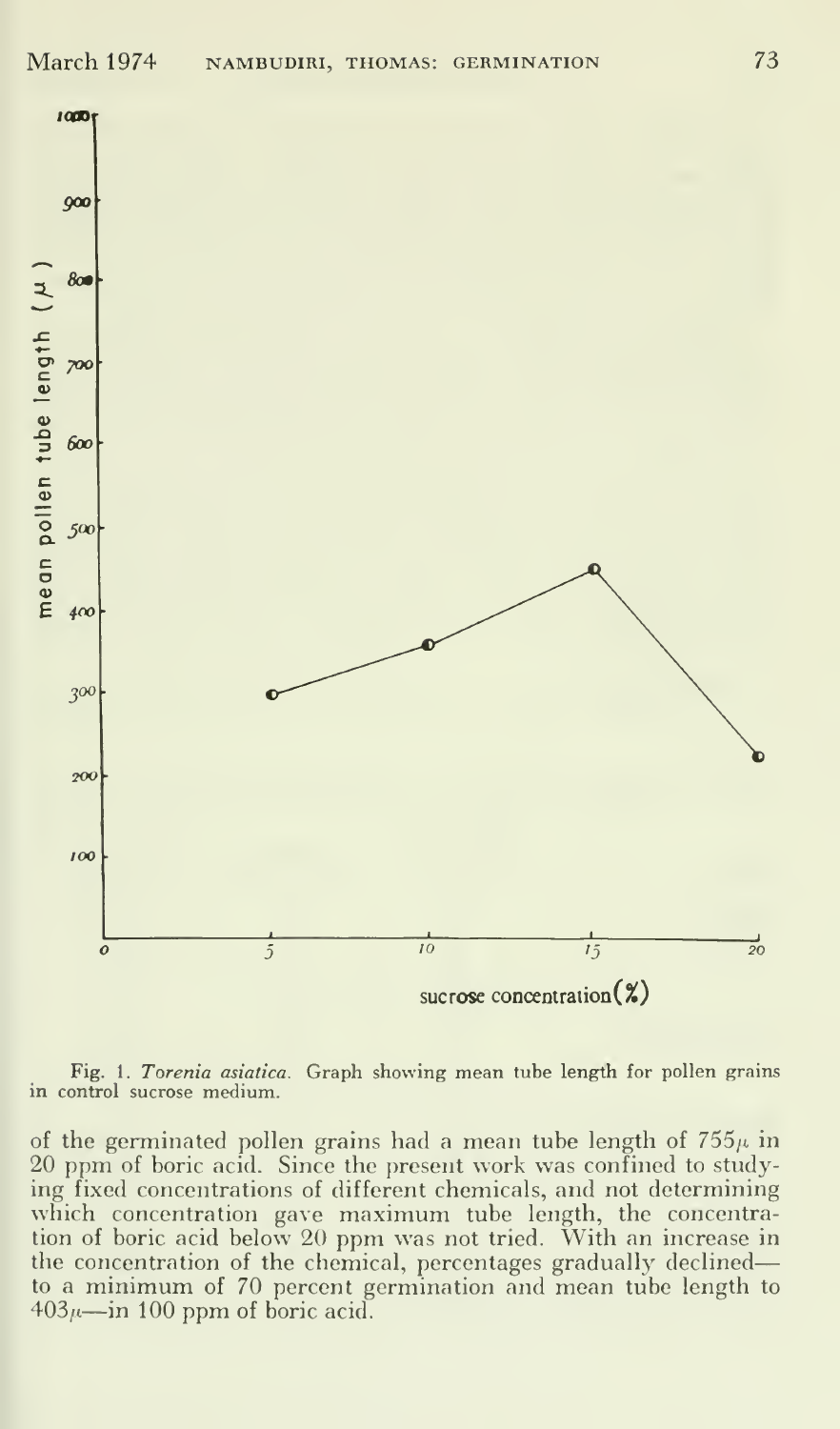2. Calcium nitrate (Fig. 3a). A condition the reverse of that for boric acid (as described above) was obtained when pollen grains were treated with calcium nitrate solution. A high germination percentage and longer tubes were noticed in the maximum concentration of this chemical (100 ppm), as can be observed in Table 2. tration of this chemical (100 ppm), as can be observed in Table 2. Mean tube length gradually increased from 418 $\mu$  in 20 ppm to  $813\mu$  in  $100$  ppm. Similarly, percentage germination progressed  $$ upwards from  $66$  percent in  $20$   ${\rm \bar{p}pn}$  to  $91$   ${\rm \bar{p}ercent}$  in  $100$   ${\rm \bar{p}pm}.$ 

3. Magnesium sulphate. A 40 ppm concentration of magnesium sulphate gave the highest germination percentage (88 percent) and the longest pollen tubes (mean length  $556\mu$ ) of any of the concentrations of this chemical used. Higher concentrations, like 100 ppm, were toxic, and they produced minimum germination percentages (69 percent) and shorter pollen tubes  $(323.5\mu)$ .

4. Potassium nitrate. Potassium nitrate produced many abnormalities. The most favorable concentration of this chemical for pollen germination was 60 ppm. This concentration gave 74 percent germination with pollen tubes of 444 $\mu$  mean length. At  $\widehat{20}$  ppm concentration of potassium nitrate, 4 percent of the pollen tubes were branched at their tips. However, rate of branching declined as the chemical concentration increased. Many of the branched pollen tubes had vesicles at the tip of one of their branches.

Morphology of pollen tubes: Pollen tubes in different media were studied for an understanding of the morphological variations,

| Chemical                                  | Concentration<br>of chemical<br>(ppm) | Percentage<br>germination  | Mean tube length<br>in microns<br>after 2 hrs. |
|-------------------------------------------|---------------------------------------|----------------------------|------------------------------------------------|
| Boric acid<br>$(H_3BO_3)$                 | 20<br>40<br>60<br>80<br>100           | 89<br>86<br>78<br>75<br>70 | 755.0<br>587.5<br>492.7<br>429.5<br>403.0      |
| Calcium nitrate<br>$(CA[NO3]2.4H2O)$      | 20<br>40<br>60<br>80<br>100           | 66<br>68<br>80<br>83<br>91 | 418.0<br>484.0<br>591.0<br>707.5<br>813.5      |
| Magnesium sulphate<br>$(MgSO_4 . 7 H_2O)$ | 20<br>40<br>60<br>80<br>100           | 86<br>88<br>75<br>75<br>69 | 439.5<br>556.0<br>499.5<br>379.5<br>323.5      |
| Potassium nitrate<br>(KNO <sub>3</sub> )  | 20<br>40<br>60<br>80<br>100           | 70<br>72<br>74<br>66<br>62 | 346.0<br>354.5<br>444.0<br>302.0<br>240.0      |

TABLE 2. Percentage germination and mean tube length of Torenia asiatica pollen germinated in 15 percent sucrose solution mixed with different chemicals.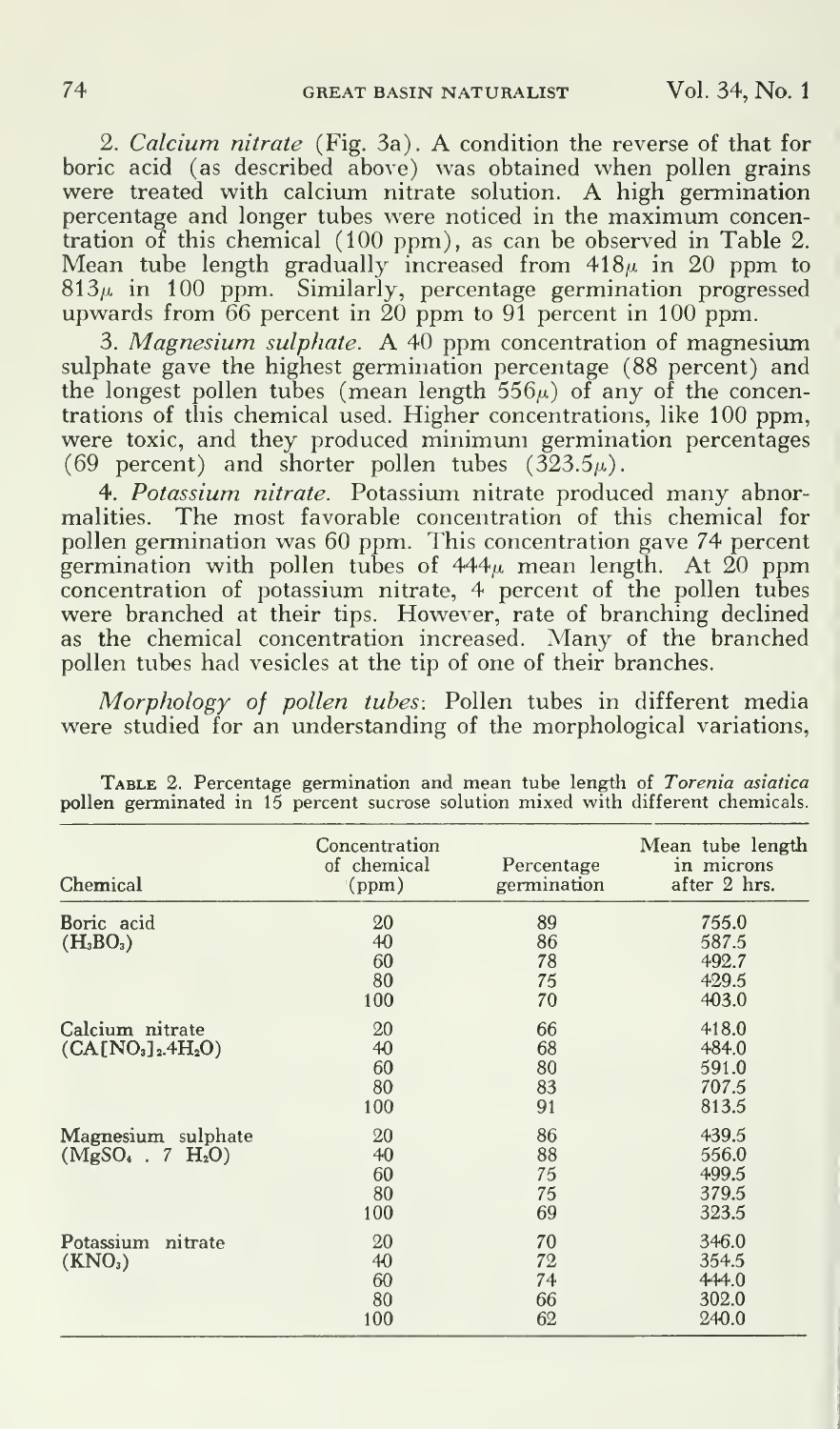

Fig. 2. Graph to show comparative effects of different chemicals on the mean pollen tube length for Torenia asiatica.

if any, shown by the growing tubes. Although pollen grains of  $T$ . asiatica consist of three germinal pores, only a single tube resulted. The protoplasm migrated into this tube. In the control sucrose medium and in the four chemicals, the pollen tube developed in either <sup>a</sup> coiled or <sup>a</sup> zig-zag manner (Fig. 4c). A combination of these growth characteristics also occurred in the same tube. Occasionally, tubes showed callose plugs (Fig. 4a). After its initiation into potassium nitrate, a pollen tube developed normally for a time and then branched. One of these branches had a vesicle at its tip.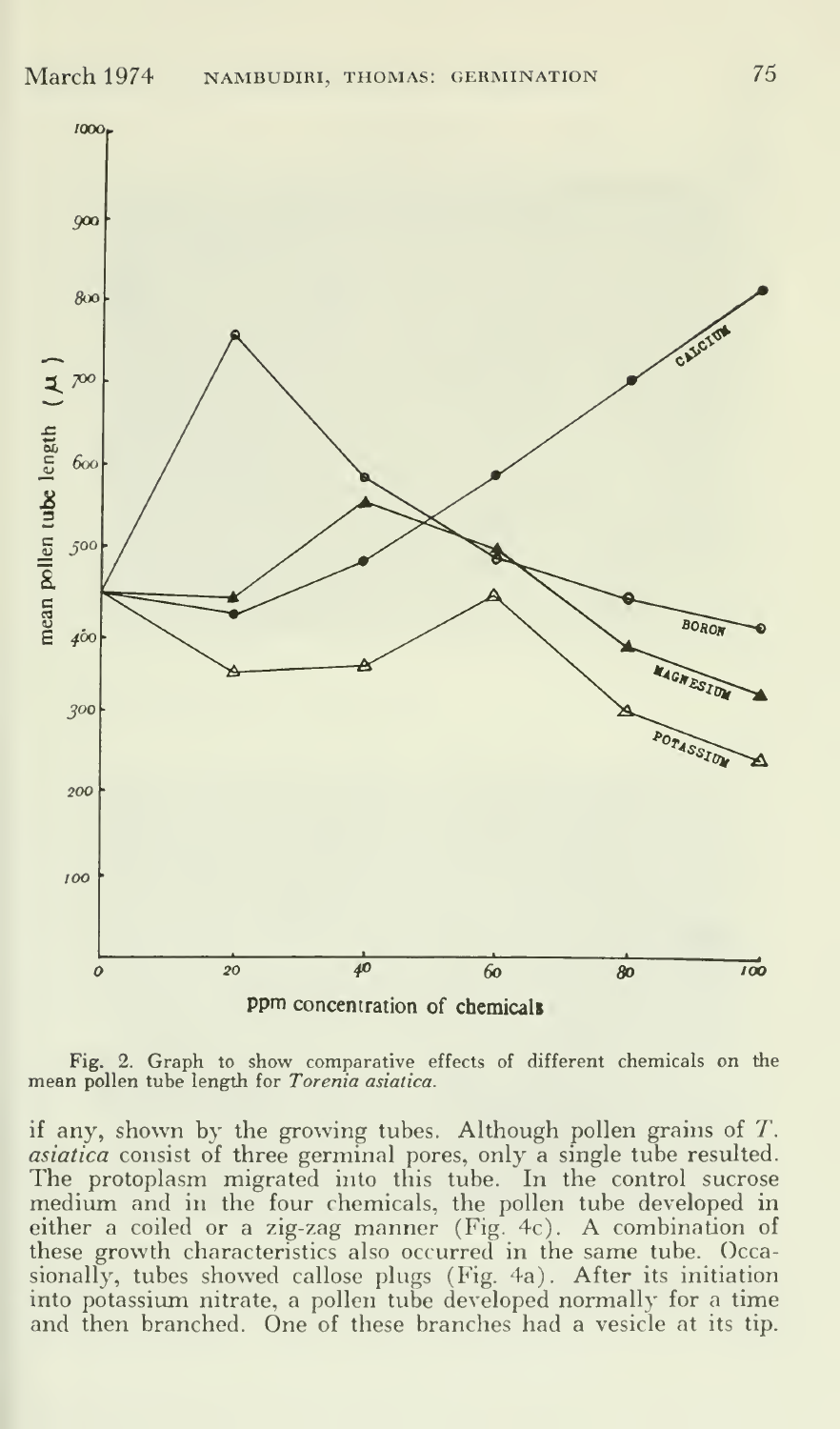

Fig. 3. Torenia asiatica: (a) germination of pollen grains in calcium nitrate-<br>sucrose medium (60 X); (b) germinating grains in boric acid-sucrose medium<br>(60 X).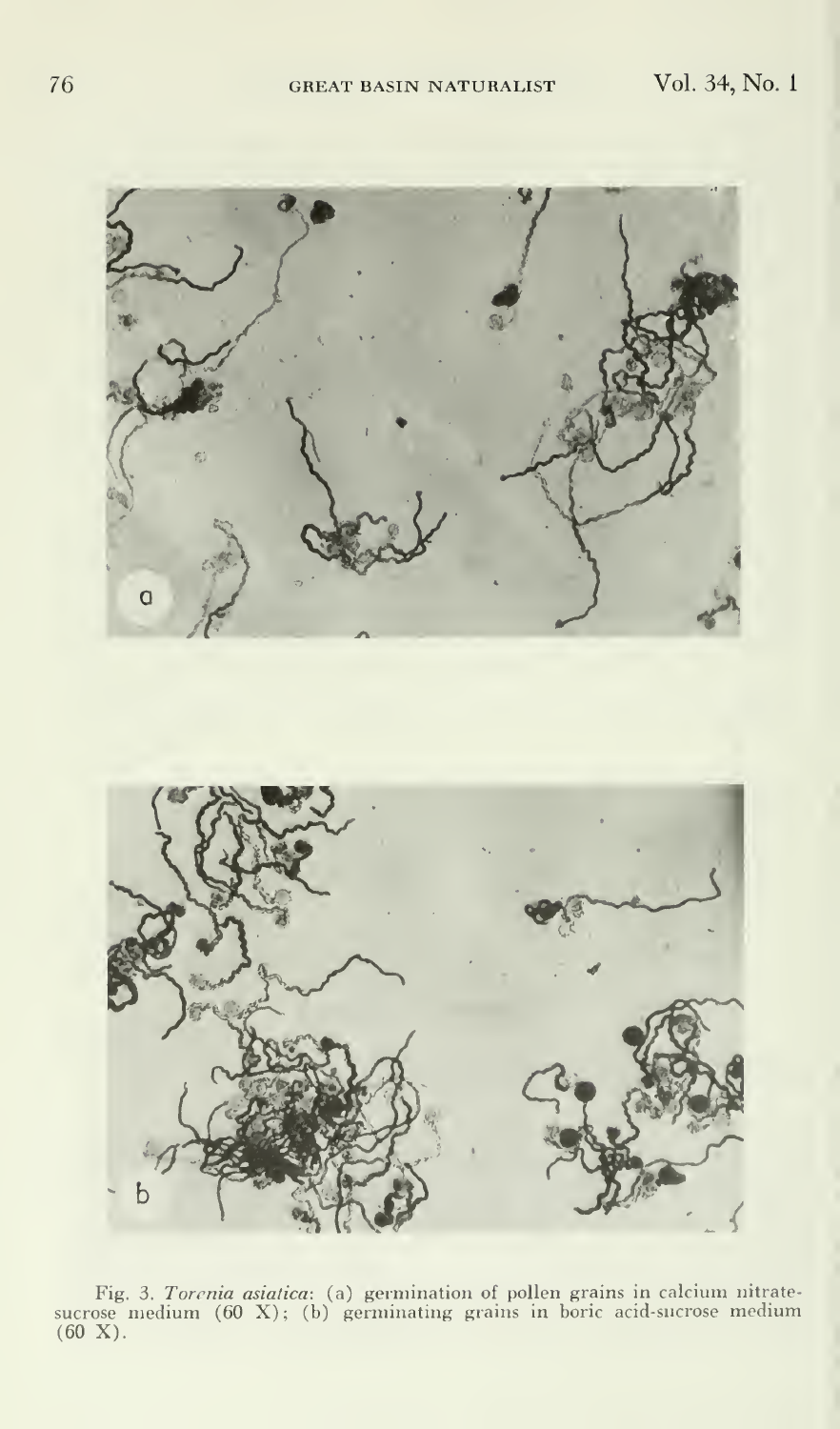#### **D**ISCUSSION

Johri and Vasil (1961) noted that germinating media give varied resuhs when used with pollen grains of different species. This study revealed that sucrose is the best sugar for germination of the pollen grains of T. asiatica and that maximum germination occurs in a 15 percent concentration. This conclusion is in accord with that of Goss (1962) who attained maximum germination in 10-15 percent sucrose medium for Ornithogalum caudatum pollen and Nair and Deshpande (1968) for pollen of Luffa cylindrica. Sucrose medium was also used for germination of pollen grains of various plants by Vasil (1961), Biswas and Datta (1964), Cook and Walden (1965), Premnath and Purohit (1969), and others. Linskens (1964) suggested that sucrose was better than any other organic compound as a medium for pollen germination. However, Premnath and Purohit (1969) found no pollen germination in sucrose concentrations below 40 percent for spinach beet pollen they studied. Biswas and Datta (1964) and Datta and Neogy (1965) observed maximum germination in 4 percent sucrose solution, while Singh (1957) reached <sup>a</sup> maximum in 10 percent sucrose solution, for Crotalaria pollen. However, as stated above, we determined that <sup>a</sup> 15 percent concentration of sucrose was the most suitable for pollen germination of T. asiatica. We consider this to be <sup>a</sup> specific differ ence depending upon the osmotic pressure of the cell which again may be dependent upon the locality.

The role of boron on germinating pollen was described by Stanley and Loewus (1964), Vasil (1964), and others as associated with sugar metabolism, as an inducer of oxygen absorption, and as a requirement for pectin synthesis. The effects of various compounds of boron on the germinating pollen have been reported by Stanley and Lichtenberg (1963). In the present experiments a lower concentration of boron (20 ppm) promoted a high percentage germination and longer pollen tubes. In higher concentrations of this chemical, germination was retarded. Higher germination per centage and longer tubes with boron have been reported by Thompson and Batjar (1950), Young (1958), and Bamzai and Randhawa (1969). Young (1958) found that effective germination was possi ble when pollen grains were allowed to germinate in boric acid concentrations of up to 50 ppm. However, experiments of Bamzai and Randhawa (1969) showed that higher percentage germination and tube length could be achieved with concentrations of up to 20 ppm. The results of the present investigation are in general agree ment with those of Bamzai and Randhawa (1969) regarding the effect of boric acid. Therefore, we agree that the reduction in the germination percentages and <sup>a</sup> lower mean tube length in higher concentrations of boric acid may be caused by the toxic effect of this chemical in these higher concentrations.

Cook and Walden (1965) reported that the presence of a calcium ion is required for pollen germination. In the present work germination increased with an increase in concentration of calcium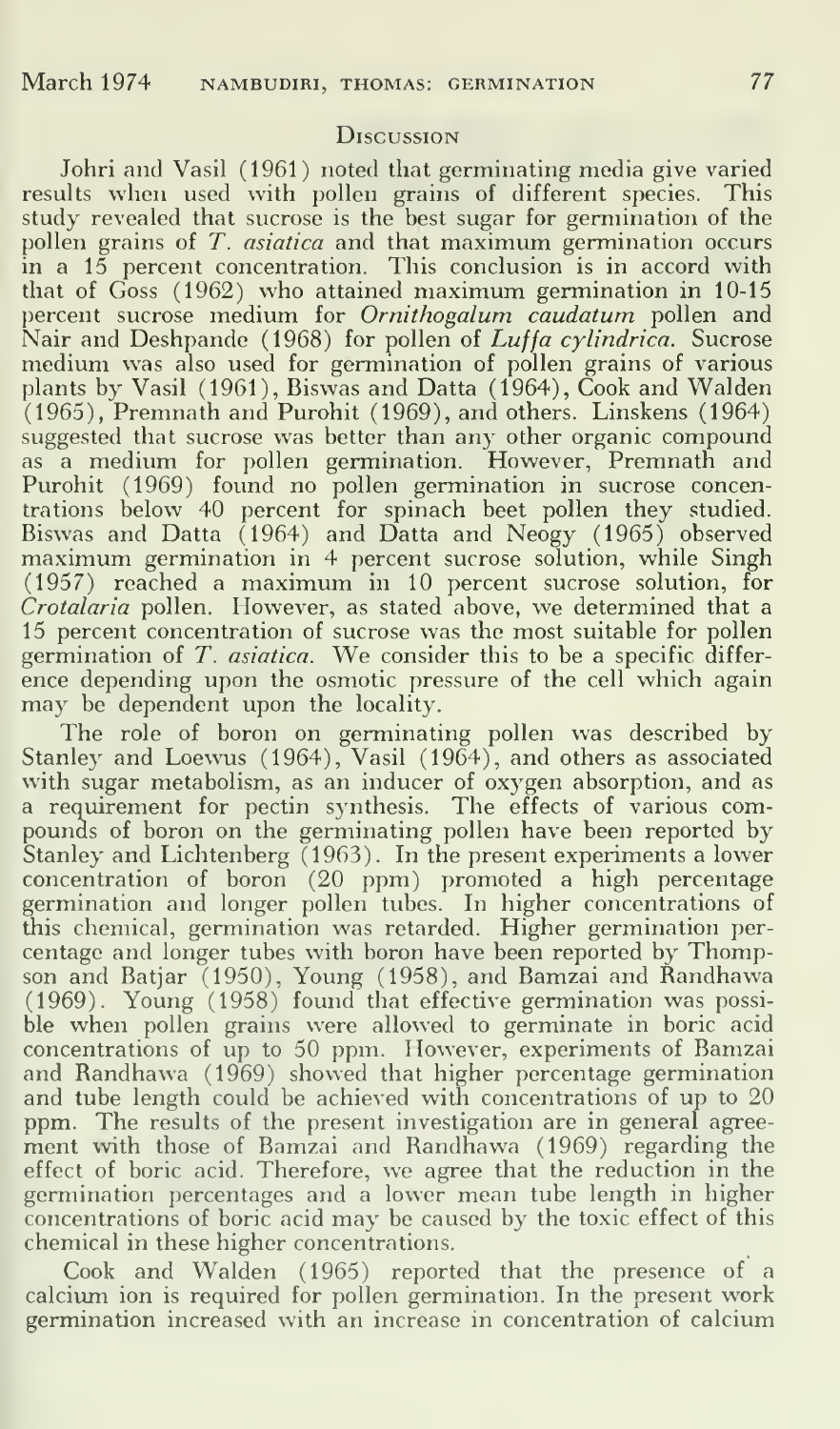

Fig. 4. Torenia asiatica: (a) branched pollen tube, showing callose plugs  $(150 \ X)$ ; (b) pollen grain of Torenia asiatica, showing tricolpate condition (250 X); (c) germinating pollen tube, showing the zig-zag nature (150 X).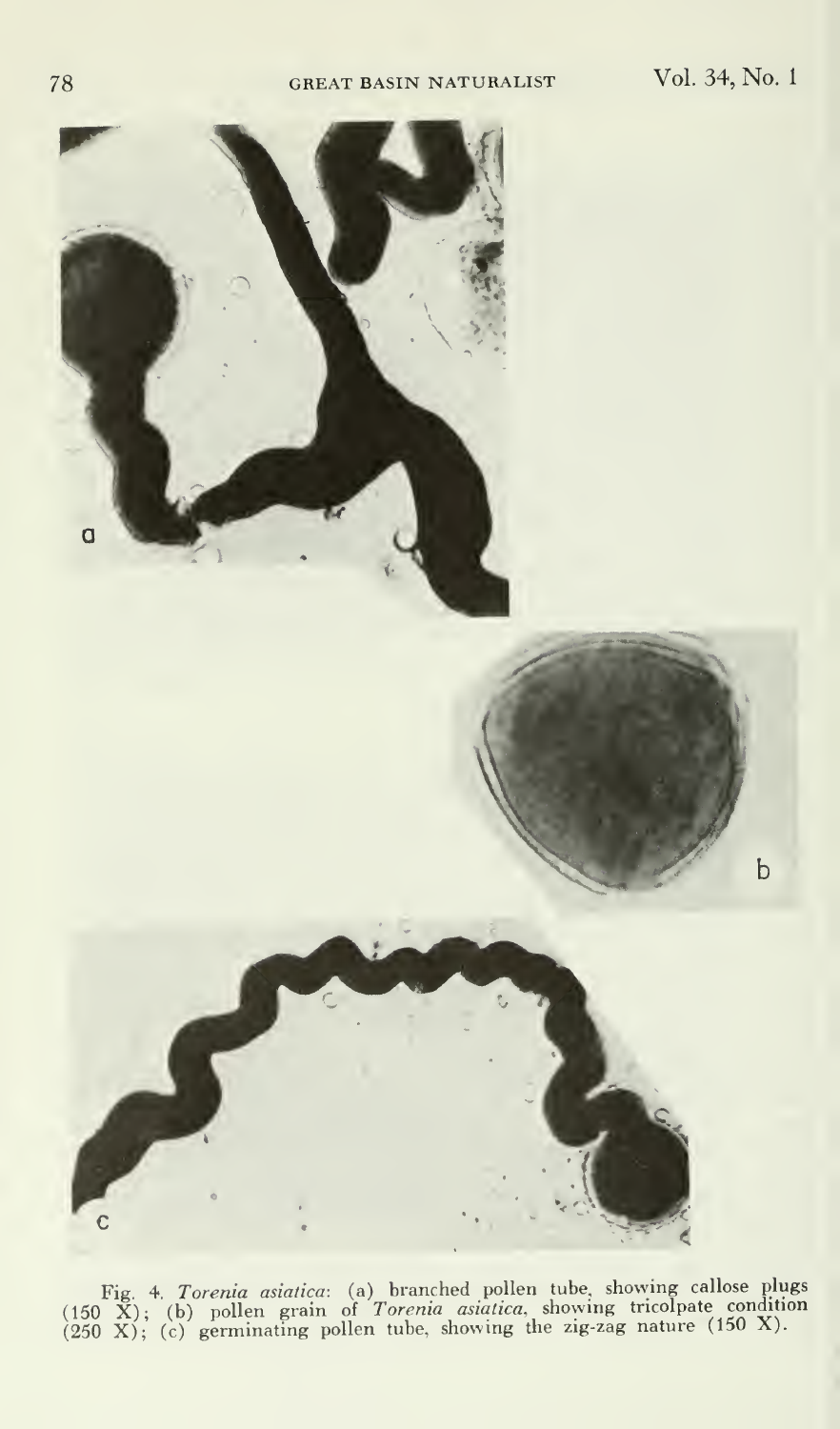nitrate (Table 2). Thus, in 100 ppm of calcium nitrate maximum germination was noted. The present experiments were intended to demonstrate only the effect of the known range of concentrations of different chemicals on pollen germination. Whether or not a higher concentration of calcium nitrate than 100 ppm would have enhanced pollen germination further was not within the scope of the present study; nevertheless, the study does provide a basis for  $\hspace{0.1mm}$ further research. Cook and Walden (1967) also noted that concentrations of calcium higher than 100 ppm produced long pollen tubes and that germination does not occur in the absence of this chemical. Importance of calcium to the germinating pollen was given in detail by Faull (1955), Knawck and Brewbaker (1961), and Linskens (1964). Pfahler (1968) noted increased germination when calcium was added to pollen of some hybrid maize. As in experiments of Cook and Walden (1967), so in the present experiment: a relatively higher concentration of calcium gave better results. Most of the resulting pollen tubes did not rupture. This decreased incidence of rupture among the pollen tubes has been attributed to the capacity of calcium to give more rigidity to the cell wall (Brewbaker and Knawck, 1964).

Compared with the control medium, potassium and magnesium do not improve germination percentage or mean tube length of pollen grains. However, potassium nitrate induced certain abnormalities, such as branched pollen tubes and vesicles.

In the pollen tubes that grew in a coiled or zig-zag manner, the wall was not straight as in many other plants. Such coiled or zigzag tubes have been observed by Loo and Hwang (1944) and Vasil (1960). Loo and Hwang (1944) observed that when pollen grains of Antirrhinum majus, Then sinensis, Brassica juncea, Triticum vulgare, and Hordeum vulgare were germinated in the presence of colchicine, the resultant tubes became either zig-zag or coiled. Loo and Hwang (1944) considered such an abnormality to be the direct effect of the treatment of colchicine, not of a change in the osmotic pressure, as had been suggested by earlier workers. Abnormal tubes were recorded by Brink (1924) and Vasil (1960) also. Vasil (1960) found in certain cucurbitas abnormal pollen tubes having branched or swollen tips. Vasil attributed these modifications to hypoor hypemutrition, high humidity, high temperature and/or stale pollen. However, Nair and Deshpande (1968), working on Luffa cylindrica pollen, noted that apparently there was no significant correlation between germination results and meteorological data. Because the coiled tubes are found in both the control and the chemically induced pollen, there might be some other hitherto unexplored factor that regulates the morphology of the developing tube of the pollen of  $T$ . asiatica.

Branched pollen tubes having a vesicle on one of their tips were also found by Loo and Hwang (1944), Vasil (1960), Nair et al. (1964), and Nair and Deshpande (1968). Loo and Hwang sug gested that these swellings were the result of germination in a medium containing indole-3-acetic acid and that the abnormality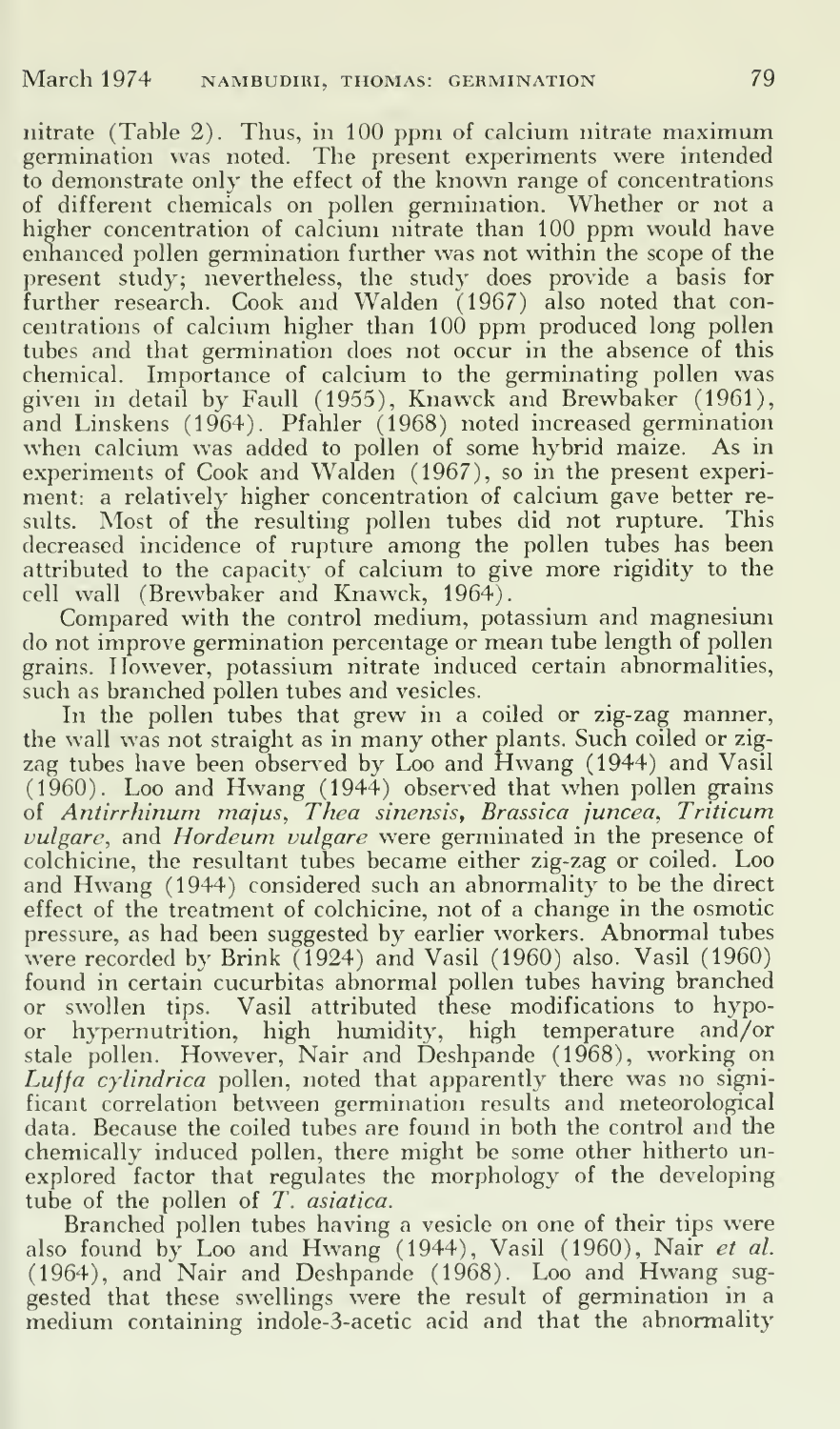was the direct effect of this chemical. The branching of the tube and the subsequent swelling of one of these branches in the present experiments is observed only when the pollen grains are germinated in a potassium nitrate-sucrose medium. It is noteworthy that in lower concentrations of the above mixture there was a lower percentage of branching than in higher concentrations. Whether the abnormalities are a direct result of the addition of  $KNO<sub>3</sub>$  or an expression of certain other physiological phenomena in the plant cannot be ascertained until more pollen grains belonging to dif ferent taxa are studied responding to  $\overrightarrow{KNO_3}$  in the germinating medium.

#### **ACKNOWLEDGMENT**

The authors are grateful to Dr. D. Kumar, Department of Botany, University of Dar-es-Salaam, Tanzania, for critically re viewing the manuscript.

#### **REFERENCES**

BAMZAI, R. D., AND G. S. RANDHAWA. 1969. Studies on germination and storage<br>of Mango (*Mangifera indica*) pollen grains. Jour. Palynol. 5(2):104-110.

Biswas, P. K., AND R. M. DATTA. 1964. Effects of auxins and antiauxins on the rate of pollen tube growth in *Crotalaria juncea* L., the Sun hemp. Revist. d. Biol. 4(3-4) :221-228.

BREWBAKER, J. L., AND B. H. KNAWCK. 1964. The calcium ion and substances<br>influencing pollen growth. Pages 143-151 *in* H. F. Linskens, ed. Pollen<br>Physiology and Fertilization. North Holland Publ. Co., Amsterdam.<br>BRINK, R.

II. In vitro germination. Canad. Jour. Bot. 43:779-786.

-. 1967. The male gametophyte of Zea mays L. III. The influence of temperature and calcium on pollen germination and tube growth. Canad. Jour. Bot. 45:605-613.

Datta, R. M., and A. K. Neogy. 1965. Comparative studies on the rates of growth of pollen tubes of some species of *Crotalaria*. Acta Biol. Hung. 16(1):35-41.

ERDTMAN, G. 1952. Pollen morphology and plant taxonomy, Angiosperms. Stockholm.

FAULL, A. F. 1955. Some factors in pollen germination. Calcium salts, dextrose, drying. Jour. Arnold Arboretum 36:171-188.

Goss, J. A. 1962. *In vitro* germination of *Ornithogalum caudatum* pollen. Trans. Kansas Acad. Sci. 65(3) : 310-31 7. Ikuse, M. 1956. Pollen grains of Japan, Tokyo.

JOHRI, B. M., AND I. K. VASIL. 1961. Physiology of pollen. Bot. Rev. 27:325-381.

Knawck, B. H., and J.L. Brewbaker. 1961. The essential role of calcium ion in pollen germination and population effect. Plant Physiol. (Suppl.) 36:16.

Linskens, H. F. 1964. Pollen Physiology. Ann. Rev. Plant Physiol. 15:225-270.

Loo, T. H., and T. C. Hwang. 1944. Growth stimulation by manganese sulfate, indole-3-acetic acid, and colchicine in pollen germination and pollen tube growth. Amer. Jour. Bot. 31:356-367.

Nair, p. K. K., V. R. Balasubramanyam, and H. A. Khan. 1964. Palynological investigation of some guava varieties. Ind. Jour. Hort. 21:29-84.

Nair, P. K. K., and S. U. Deshpande. 1968. Pollen studies in successive flowers of *Luffa cylindrica* Linn.) M. J. Royen. Jour. Palynol. 5(2):98-106.

Natarajan, a. T. 1957. Studies in the morphology of pollen grains. Tubiflorae. Phytom. 8:21-42.